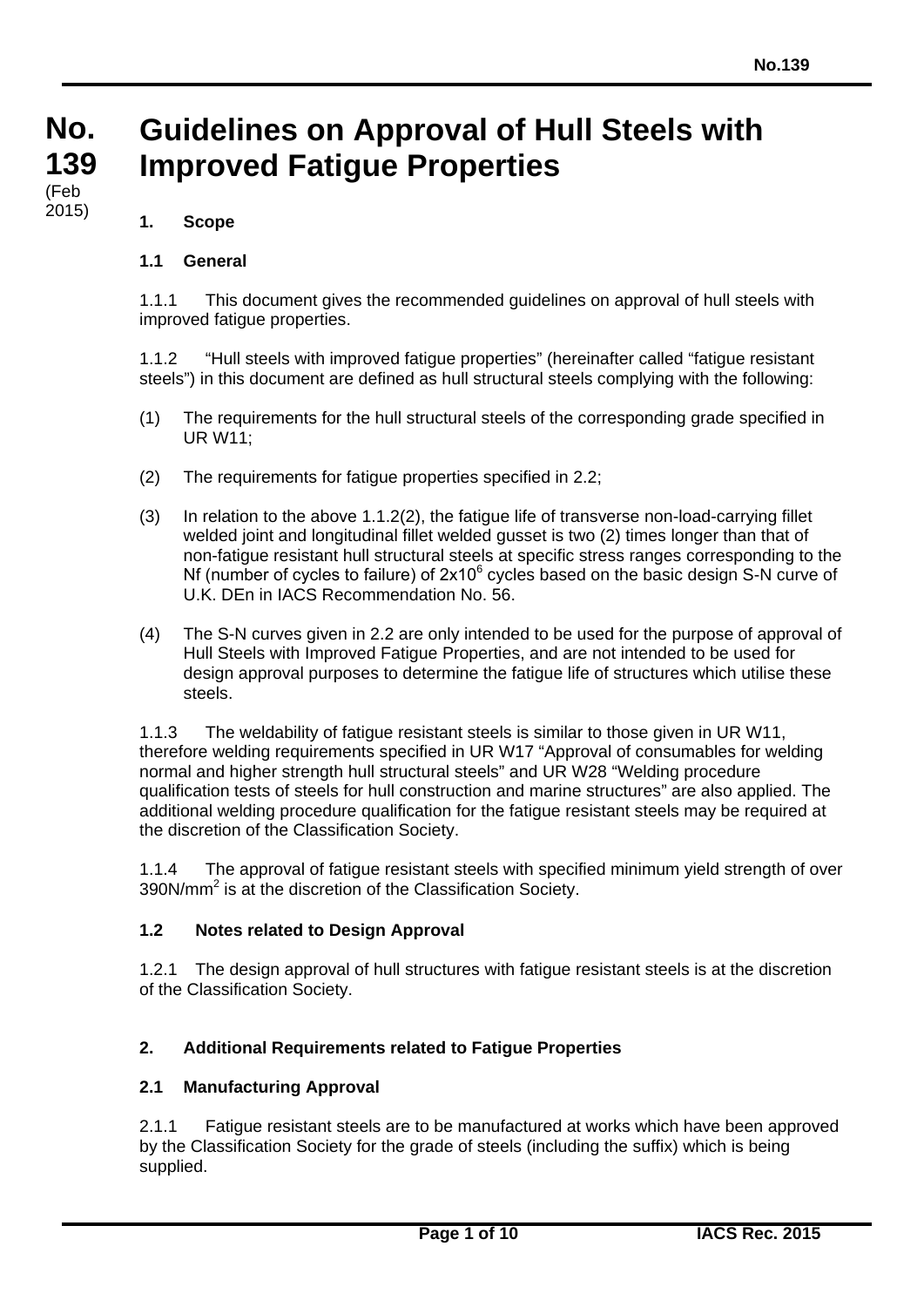2.1.2 Manufacturing approval is to be carried out in accordance with the requirements of the Appendix A to UR W11 together with the additional requirements of the Appendix to this document.

# **2.2 Fatigue Properties**

2.2.1 The fatigue properties of the welded joints of fatigue resistant steels (in-air environment) is to comply with the S-N curves shown in Fig. 1. The said S-N curves are represented by linear relationships between log(∆σ) and log(Nf) as follows:

 $log(Nf) = log(K) - m \cdot log(\Delta \sigma)$ 

where:

- Nf: Number of cycles to failure;
- K: Constant related to S-N curve, as given in Table 1;
- m: Negative inverse slope of the S-N curve, as given in Table 1;
- $\Delta$ σ: Stress range (N/mm<sup>2</sup>).



|  |  |  |  |  |  | Fig. 1 Required fatigue properties (S-N curve in-air environment) |  |
|--|--|--|--|--|--|-------------------------------------------------------------------|--|
|--|--|--|--|--|--|-------------------------------------------------------------------|--|

| Table 1 Minimum Acceptable Parameters of S-N curve in-air environment |  |
|-----------------------------------------------------------------------|--|
|-----------------------------------------------------------------------|--|

|                                                                   | $Nf \leq 10'$ |                  | Nf > 10' |                         |
|-------------------------------------------------------------------|---------------|------------------|----------|-------------------------|
| Kind of joints                                                    | m             |                  | m        |                         |
| Transverse non-load-carrying fillet<br>welded joint <sup>*1</sup> | 3.5           | $1.0425x10^{13}$ | 5.0      | $3.9505$ x $10^{15}$    |
| Longitudinal fillet welded gusset <sup>*2</sup>                   | 3.5           | $6.6538x10^{12}$ | 5.0      | 2.0821x10 <sup>15</sup> |

Notes:

\*1 Nf corresponding to  $\Delta\sigma$  of 70N/mm<sup>2</sup> is 3.63x10<sup>6</sup> and Nf corresponding to  $\Delta\sigma$  of  $150N/mm^2$  is  $2.50x10^5$  (see Table 2).

\*2 Nf corresponding to  $\Delta\sigma$  of 70N/mm<sup>2</sup> is 2.32x10<sup>6</sup> and Nf corresponding to  $\Delta\sigma$  of 150N/mm<sup>2</sup> is  $1.60x10^5$  (see Table 2).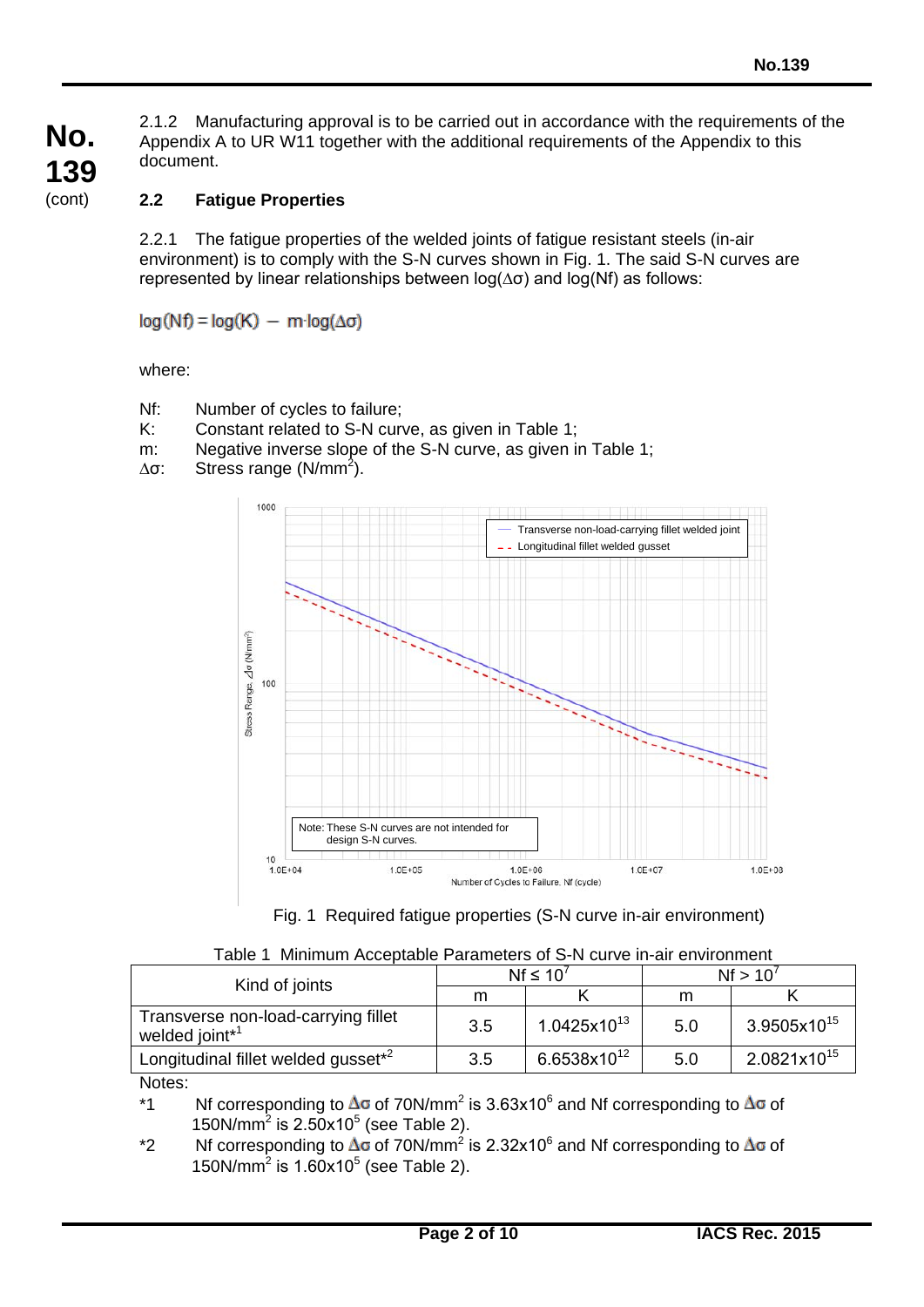2.2.2 The attention must be drawn to the fact that fatigue properties of welded joints are sensitive to items related to design and fabrication.

# **2.3 Testing and Inspection related to Fatigue Properties**

#### 2.3.1 Test Samples

All materials in a batch presented for fatigue tests in production tests are to be of the same product form e.g. plates, flats, sections, etc. from the same cast and in the same condition of supply.

The test samples are to be fully representative of the material. In the case where off-line heat treatment such as "normalizing" and "tempering after accelerated cooling" is applied to the material, test samples shall not be cut from the test piece until the said heat treatment is completed.

The position of the samples in the width of the product is to be in accordance with UR W11.

The test specimens are to be prepared with their longitudinal axes parallel to the final direction of rolling.

#### 2.3.2 Fatigue Test Specimens

Dimensions of fatigue test specimens are to comply with Fig. 2 in general. It is recommended that the shape of weld metal is measured by an appropriate method before testing, and its representative values and/or measured values are to be included in the test report. For steels of over 22mm in thickness, thickness of the test specimens should be reduced to 22mm from one surface. In the case where the thickness of the fatigue test specimens are reduced, it is recommended to carry out grinding on the reduced side in order to prevent the fatigue crack initiation from the reduced side.

Welding consumables approved by the Classification Society are to be used. The welding consumables which could improve the fatigue properties of welded joints (e.g. Low Transformation Temperature welding consumable) shall not be used.

The welding procedure for the fabrication of test specimens should be as far as possible in accordance with the normal welding practice used at the shipyards for the type of steel in question.

Welding of test specimens should be carried out in the presence of the Surveyor, if deemed necessary by the Classification Society. In addition, any post-weld treatment improving fatigue properties of the welded joints shall not be carried out. In the case where any item improving the said fatigue properties intentionally (e.g. weld bead with too large flank angle) is found by the Surveyor, re-welding of test specimens may be required.

Visual Testing, Magnetic particle Testing or Penetrant Testing may be required after welding at the discretion of the Classification Society.

In order to reduce the bending stress due to angular deformation of the test specimen, the amount of angular deformation of the test piece should preferably be controlled at 5/1000 or less (see Fig. 3). In the case where the angular deformation of the test specimen is to be corrected, the correction shall not be performed on the weld metal and its proximity.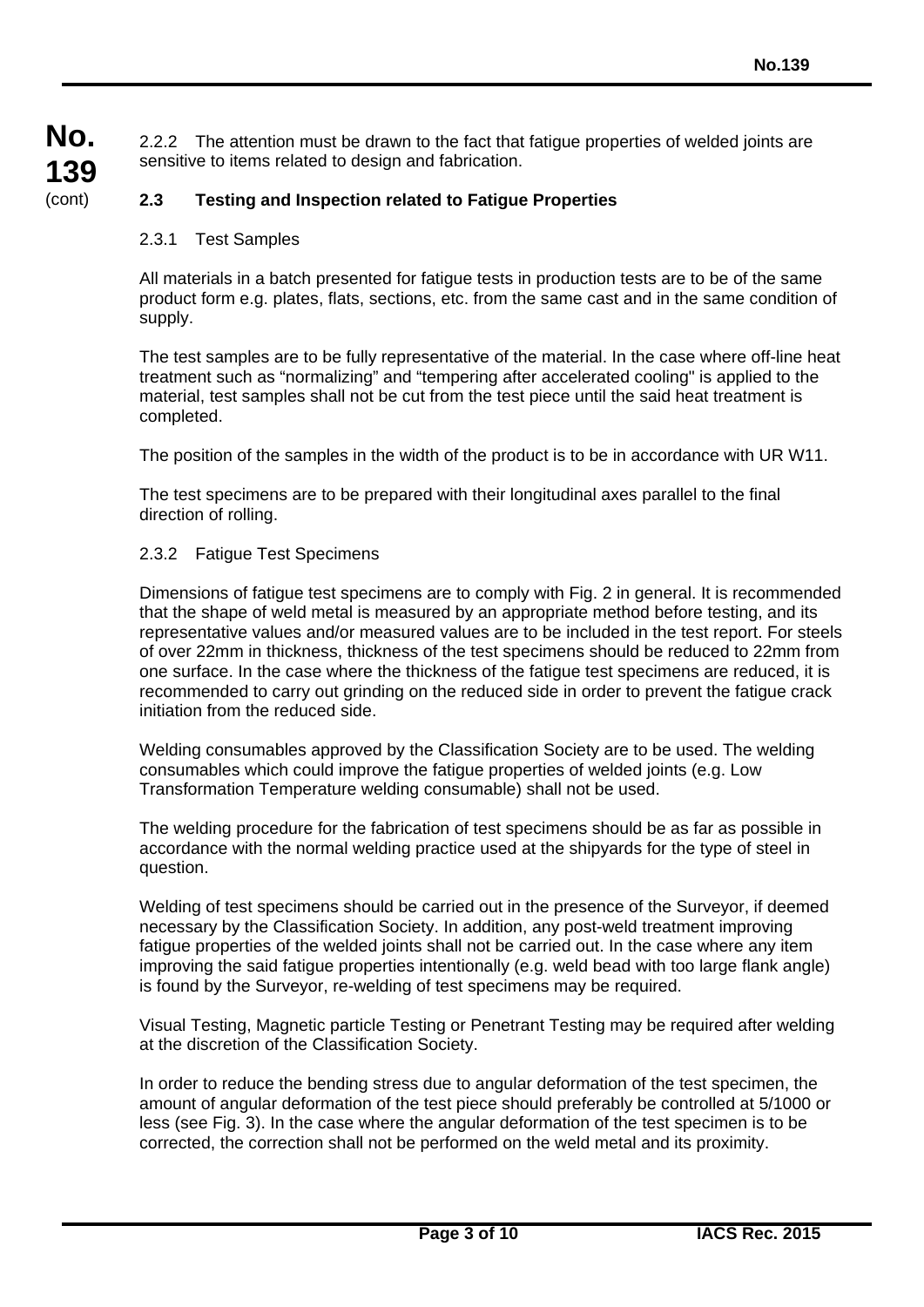

(a) Transverse non-load-carrying fillet welded joint



(b) Longitudinal fillet welded gusset

Fig. 2 Dimensions of fatigue test specimens



Fig. 3 Angular deformation of test specimen

# 2.3.3 Number of Fatigue Test Specimens

For each batch presented, unless otherwise agreed by the Classification Society, one (1) test sample is to be taken from the test piece unless the weight of the products is greater than 100 tons or fraction thereof.

One (1) set of two (2) fatigue test specimens is to be prepared from one (1) test sample. Each of two (2) stress ranges shown in Table 2 is to be tested, respectively.

The piece selected for the preparation of the test sample is to be the thickest in each batch.

The number of fatigue test specimens in the product inspection tests may be increased at the discretion of the Classification Society.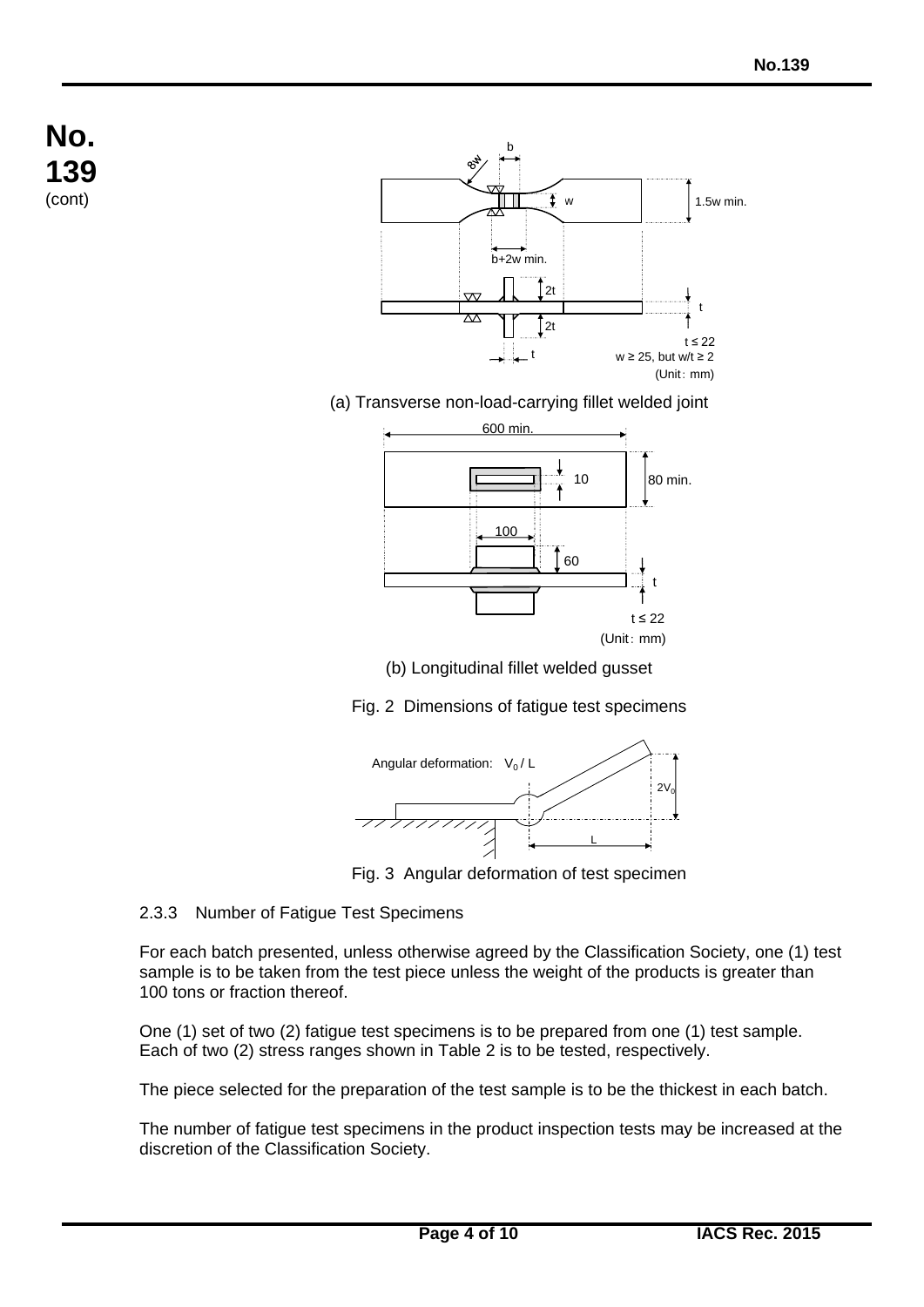# 2.3.4 Fatigue Tests in Production Tests

The fatigue tests are to be carried out before dispatch.

Test conditions shown in Table 2 are to be satisfied at least. Test conditions other than Table 2 are to comply with a recognized national or international standard.

| rabio 2 - ratigao toot corigitao io                 |                                                     |                                                                                   |          |           |  |
|-----------------------------------------------------|-----------------------------------------------------|-----------------------------------------------------------------------------------|----------|-----------|--|
| Kind of joints                                      | Stress ratio<br>$R (= \sigma_{min} / \sigma_{max})$ | Stress range<br>Max. stress<br>$Δσ$ (N/mm <sup>2</sup> )<br>$\sigma_{\text{max}}$ |          |           |  |
| Transverse non-load-carrying<br>fillet welded joint |                                                     | $ReH^{\prime 1}$                                                                  | $70^{2}$ | $150^{2}$ |  |
| Longitudinal fillet welded gusset                   | 0.1                                                 |                                                                                   |          |           |  |

|  | Table 2 Fatigue test conditions |
|--|---------------------------------|
|--|---------------------------------|

Notes:

**No.**

**139** (cont)

\*1 ReH : specified minimum yield strength of the test steel

\*2 Required min. Nf for these stress ranges are shown in Notes of Table 1.

\*3 The loading frequency without heat generation should be selected.

Alternative tests other than fatigue tests in consideration of the relevant improvement mechanism of the fatigue properties may be accepted subject to the approval by the Classification Society based on the satisfactory technical background concerned.

It is recommended that the fatigue tests are continued until the failure of the test specimens.

All the test specimens are to be selected and stamped by the Surveyor and tested in his presence, unless otherwise agreed.

#### 2.3.5 Kind of Joints for Fatigue Tests

The kind of welded joints for fatigue tests in the production tests (see Table 2) are to be agreed between the steel manufacturer and the purchaser, unless otherwise specified by the Classification Society.

#### 2.3.6 Retest Procedures

Where the fatigue test specimens for two (2) stress ranges fail to satisfy the specified fatigue properties together, the batch is to be rejected.

Where the Nf (number of cycles to failure) of the fatigue test is less than 70% of the specified fatigue properties, re-testing is not allowed and the batch is to be rejected.

Where one of the fatigue test specimens fails to satisfy the specified fatigue properties, two (2) additional test specimens for the stress range concerned may be taken from the same batch of steels for re-testing. In the re-testing, if both of these additional specimens are tested with satisfactory results, the batch may be accepted.

#### **2.4 Branding**

2.4.1 The suffix "-FR" is to be affixed to the corresponding grade of hull structural steels defined in UR W11 (e.g. A36-FR).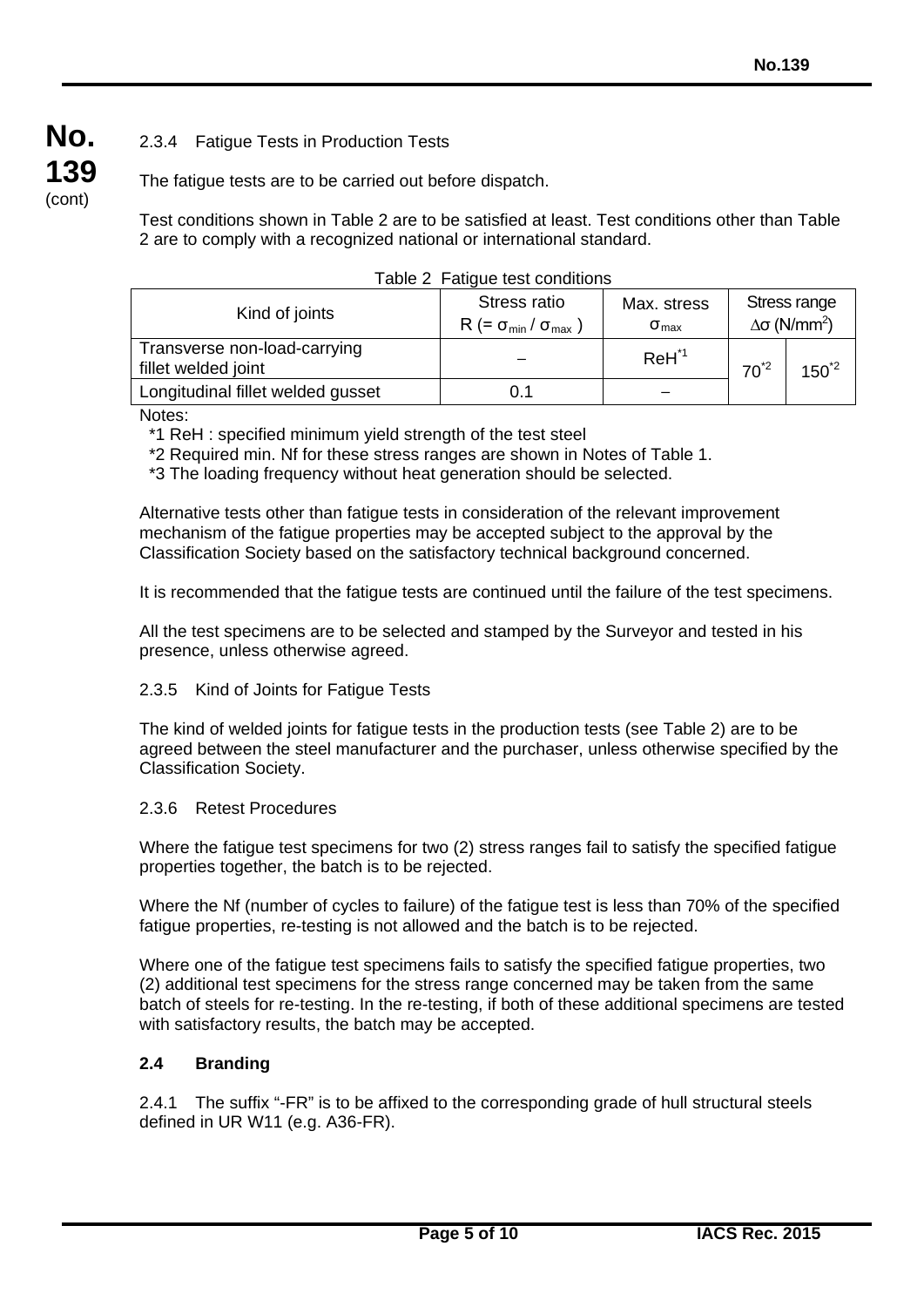# **No. 139 2.5 Documentation**

(cont)

2.5.1 In addition to the particulars specified in UR W11, the relevant test certificates or shipping statements are to contain the acceptance and the kind of welded joints of fatigue tests in the production tests.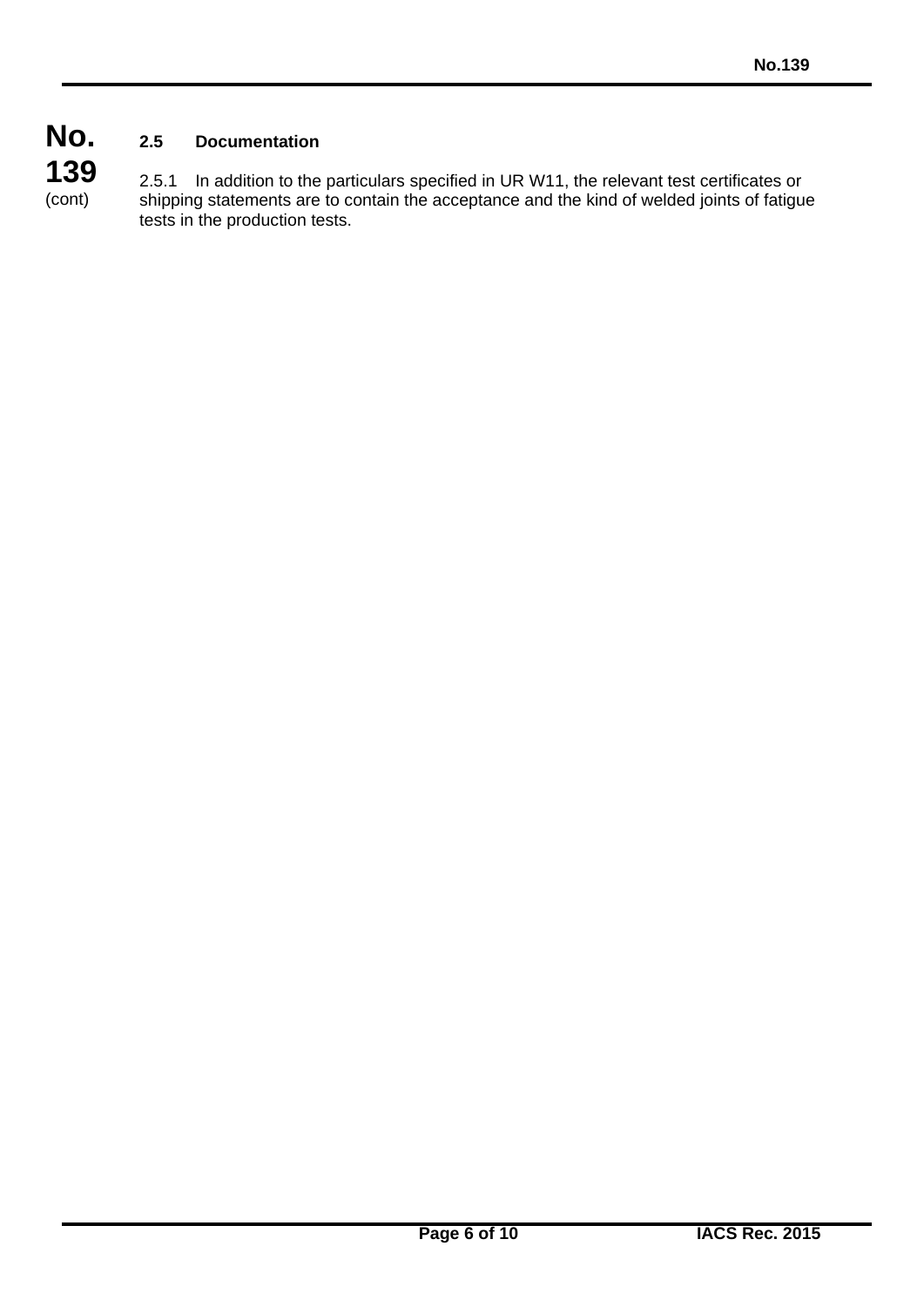# **Appendix**

**No.**

**139** (cont)

# **Additional Requirements for Manufacturing Approval of Hull Steels with Improved Fatigue Properties**

# **A1. Scope of Application**

# **A1.1 General**

A1.1.1 This document gives the additional requirements for manufacturing approval tests and relevant documents for hull steels with improved fatigue properties (hereinafter called "fatigue resistant steels").

A1.1.2 In addition to the requirements in this document, Appendix A to UR W11 is to be followed.

# **A2. Application for Approval**

#### **A2.1 Additional Documents related to Fatigue Properties**

A2.1.1 The steel manufacturer is to submit to the Classification Society a request for approval, which is to include the following:

- (1) Documents listed in 2.1 of Appendix A2 to UR W11
- (2) Fatigue properties improvement mechanism of the steels for approval;
- (3) The grades (including the suffix) to be approved;
- (4) In-house fatigue test results, if available.

# **A3. Approval Tests related to Fatigue Properties**

#### **A3.1 Extent of the Approval Tests**

A3.1.1 Requirements for the extent of the approval tests specified in 3.1 of Appendix A2 to UR W11 are to be followed.

#### **A3.2 Approval Test Program**

A3.2.1 The test program submitted by the steel manufacturer is to be reviewed by the Classification Society, and if found satisfactory, it will be approved and returned to the steel manufacturer for acceptance prior to tests being carried out. Items that need to be witnessed by the Surveyor will be identified.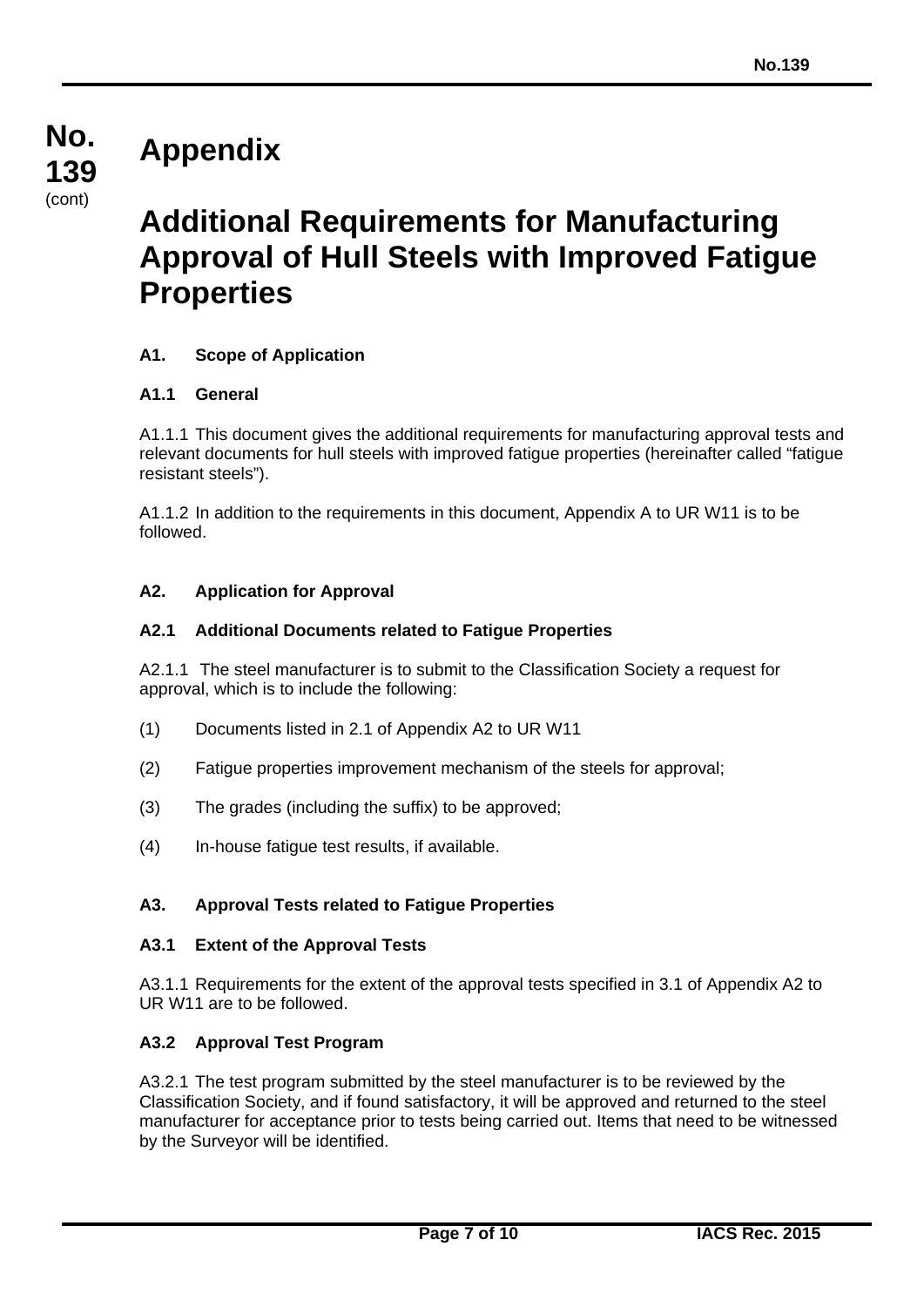# **A3.3 Approval Survey**

A3.3.1 The approval tests are to be witnessed by the Surveyor at the steel manufacturer's plant. If the testing facilities are not available at the works, the tests are to be carried out at the laboratories accepted by the Classification Society.

A3.3.2 The factory inspection may be required by the Surveyor during the visit for the approval as appropriate.

A3.3.3 All the test specimens are to be selected and stamped by the Surveyor.

# **A3.4 Selection of Test Piece**

A3.4.1 For each grade of steels and for each manufacturing process (e.g. steel making, casting, rolling and condition of supply), one (1) test piece with the maximum thickness (dimension) to be approved is in general to be selected for each kind of product.

A3.4.2 In addition, for initial approval, the Classification Society may require selection of one (1) test piece of average thickness.

A3.4.3 The selection of the casts for the test product is to be based on the typical chemical composition, with particular regard to the specified  $C_{eq}$  or  $P_{cm}$  values and grain refining microalloying additions.

A3.4.4 The corresponding grade of non-fatigue resistant hull structural steels complying with UR W11 with the same thickness of fatigue resistant steels tested is to be prepared as a reference material for comparison.

# **A3.5 Position of Test Samples**

A3.5.1 The test samples are to be taken, unless otherwise agreed, from the test piece corresponding to the top of the ingot, or, in the case of continuous casting, a random sample.

A3.5.2 The position of the samples to be taken in the length of the piece is to be "top".

A3.5.3 The direction of the test specimens with respect to the final direction of rolling of the material is to be "longitudinal".

A3.5.4 The position of the samples in the width of the product is to be in accordance with UR W11.

#### **A3.6 Fatigue Tests**

A3.6.1 The requirements related to the fatigue test specimens specified in 2.3.2 are to be satisfied.

A3.6.2 The requirements related to fatigue test procedures specified in 2.3.4 are to be satisfied and additional three (3) stress ranges are to be tested as stated in Table A1.

| Kind of joints                                      | Stress ranges to be<br>tested $\Delta\sigma$ (N/mm <sup>2</sup> ) | Examples of additional stress<br>range $\Delta\sigma$ (N/mm <sup>2</sup> ) |
|-----------------------------------------------------|-------------------------------------------------------------------|----------------------------------------------------------------------------|
| Transverse non-load-carrying fillet<br>welded joint | 70 and 150                                                        | 100, 130, and 180                                                          |
| Longitudinal fillet welded gusset                   |                                                                   |                                                                            |

Table A1 Stress ranges to be tested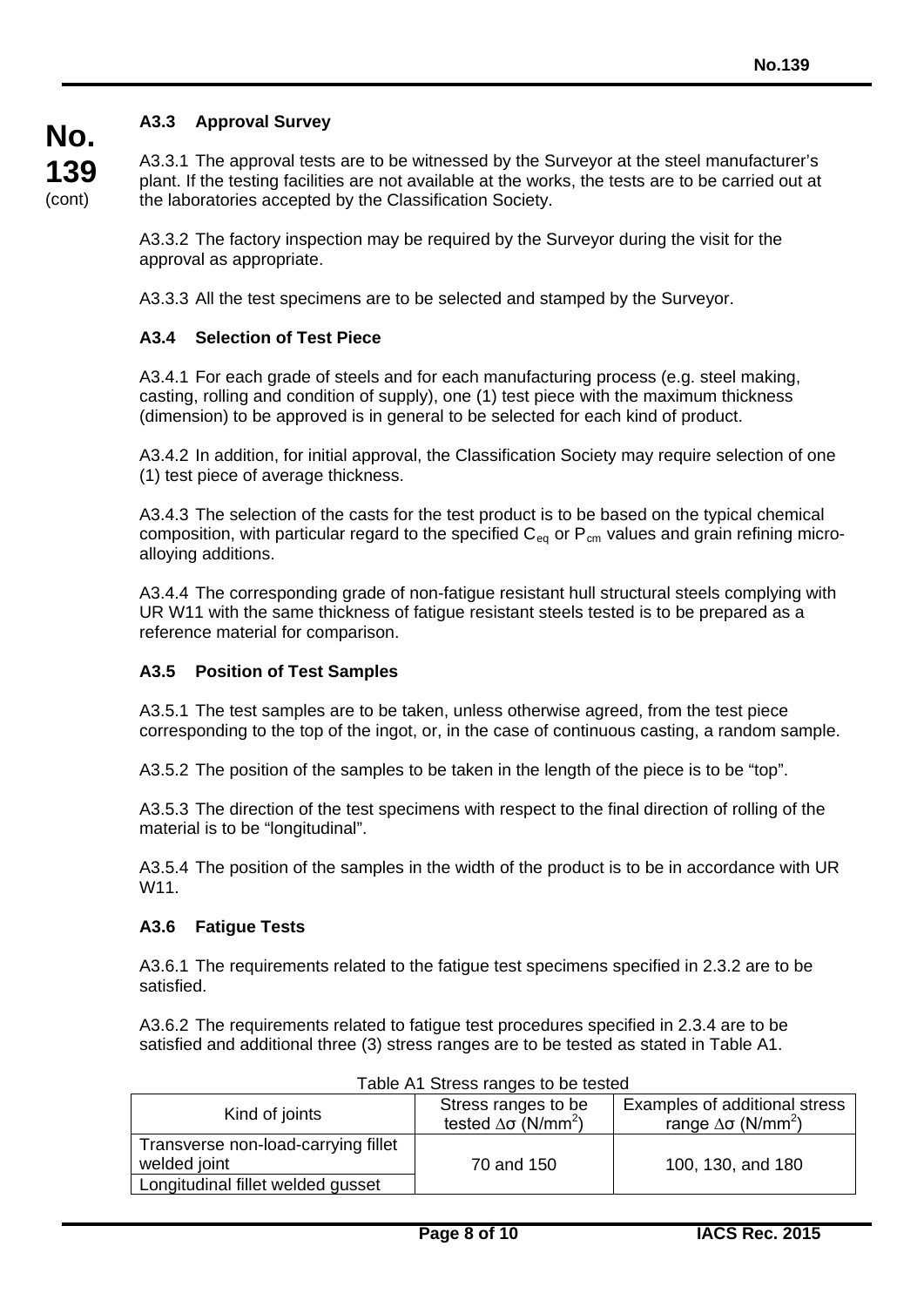In the case where in-house fatigue test results mentioned in A2.1.1 (3) are regarded adequate by the Classification Society, the number of additional stress ranges may be reduced to one (1).

A3.6.3 For each stress range, five (5) test specimens are to be tested. In the case where in-house fatigue test results mentioned in A2.1.1 (3) are regarded adequate by the Classification Society, the number of test specimens for each stress range may be reduced to three (3).

A3.6.4 The number of test specimens and stress ranges for the tests of non-fatigue resistant hull structural steels mentioned in A3.4.4 above are as follows:

Number of test specimens: Three (3) for each stress range Stress ranges to be tested: To be in accordance with A3.6.2

A3.6.5 The number of fatigue test specimens may be increased at the discretion of the Classification Society.

A3.6.6 The fatigue tests should be continued until the failure of the test specimens.

# **A3.7 Additional Tests related to Improvement Mechanism of Fatigue Properties**

A3.7.1 Additional tests in order to confirm the improvement mechanism of the fatigue properties may be required when deemed necessary by the Classification Society.

#### **A4. Results of Fatigue Tests**

#### **A4.1 Fatigue test report**

A4.1.1 After completion of the manufacturing approval test, the steel manufacturer is to prepare fatigue test report to be included in the dossier required in UR W11.

#### **A4.2 Judgment of acceptance**

A4.2.1 The Society will give approval for fatigue resistant steels where all the fatigue test results are considered by the Classification Society to have the required fatigue properties (S-N curve in-air environment) mentioned in 2.2 based on the data submitted in accordance with the provisions of this Appendix.

A4.2.2 Additional tests for fatigue resistant steels and/or non-fatigue resistant hull structural steels may be required by the Classification Society in consideration of the fatigue test results of non-fatigue resistant hull structural steels mentioned in A3.4.4.

A4.2.3 All the results, which are in any case to comply with the requirements of this document, are evaluated for the approval; depending on the results, particular limitations or testing conditions, as deemed appropriate, may be specified in the approval document.

#### **A5. Renewal of Approval**

#### **A5.1 Data to be submitted**

A5.1.1 The fatigue test results in relevant testing and inspection during the period between previous manufacturing approval (initial or renewal) and the validity date are to be submitted.